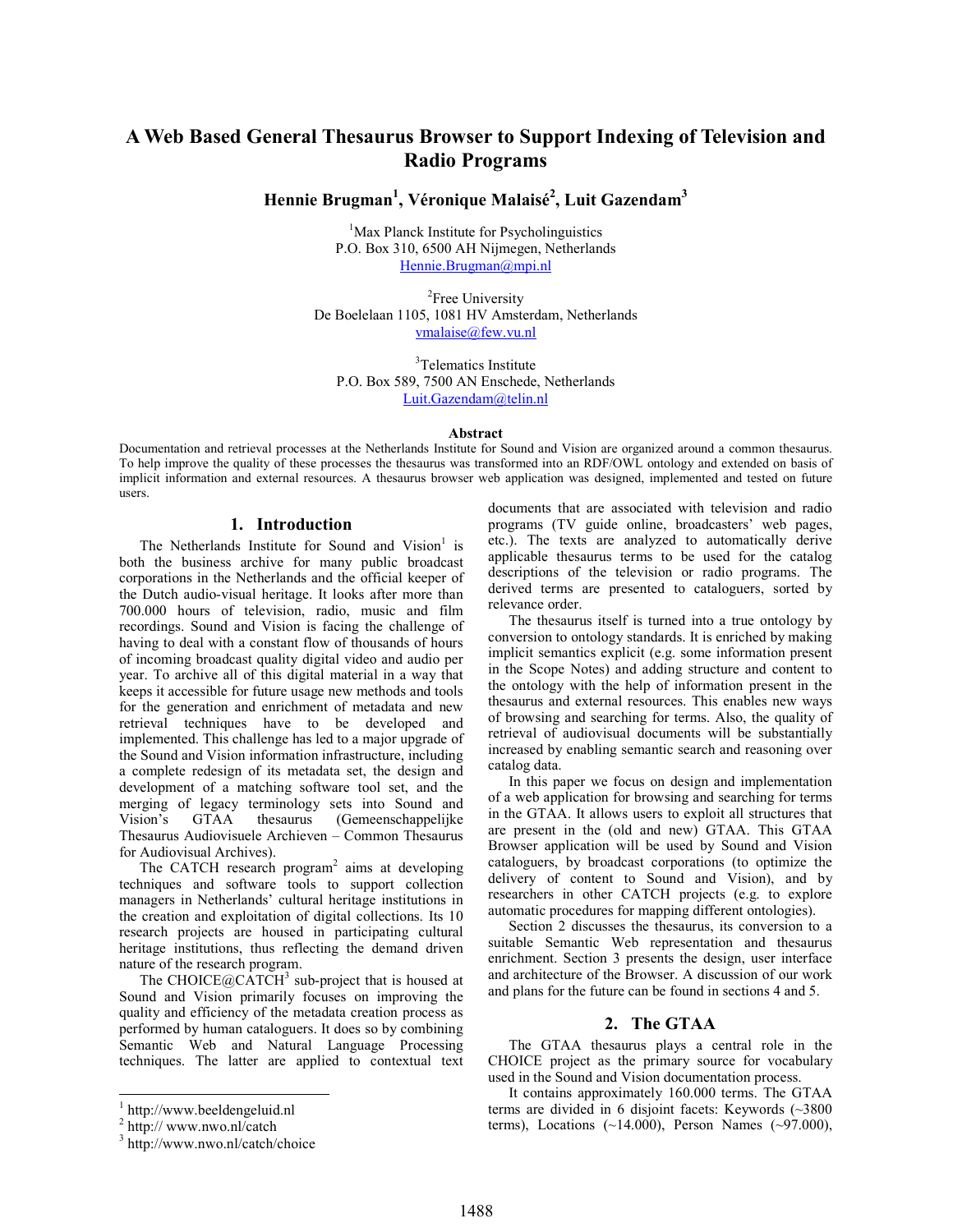Organization-Group-Other Names (~27.000), Maker Names (~18.000) and Genres (113 terms).

The thesaurus mainly uses constructs as presented in the ISO 2788 standard (ISO, 1986) and commonly used in companies or institutions: amongst others, Broader Term, Narrower Term, Related Term, Scope Notes.

Terms from all facets of the GTAA may have Related Terms and Scope Notes, but only Keywords and Genres can also have Use/Use for and Broader Term/Narrower Term relations, the latter organizing them into a set of hierarchies. Additionally, Keyword terms are thematically classified in 88 subcategories of 16 top Categories. Although the data model that is used for the thesaurus allows links between terms across facets, no instances of these links currently exist.

The hierarchical structure of a thesaurus can be the basis of simple reasoning, such as query expansion based on the nearest parent of a term in a hierarchy, but for more sophisticated inferences, a richer representation of the data is required. Semantic Web technology enables these sophisticated inferences, so one of the first aims of the project was to convert the thesaurus into a Semantic Web compliant format. These formats, based on RDF<sup>4</sup> or  $\overline{OWL}^5$  also enable us to state explicitly some knowledge related to the thesaurus (for example, the fact that the facets are disjoints, that some relations are symmetric, etc.). Having converted the thesaurus to RDF/OWL also helps the information exchange on the web, by making its content unambiguous, and makes it possible to enrich it with other existing resources, for example the Getty Thesaurus of Geographical Names<sup>6</sup>.

According to (van Assem et al., 2006) "Thesauri can be converted to RDF/OWL in different ways.[...]. This can introduce structural differences between the conversions of two thesauri which have the same semantics. Using a common framework for the RDF/OWL representation of thesauri either enables, or greatly reduces the cost of (a) sharing thesauri; (b) using different thesauri in conjunction within one application; (c) development of standard software to process them (because there is no need to bridge structural differences between mappings). SKOS<sup>7</sup> (Simple Knowledge Organization Scheme) is therefore proposed as such a common framework.

SKOS is an extensible model that enables the RDF/OWL representation of thesauri. It provides a standard definition for the most common ISO 2788 constructs, which become RDF/OWL properties between Concepts. The Concepts have an ID, a Preferred label and may have one or more Non-Preferred labels: this is how the Use/Use for thesaurus relationship is modeled. SKOS proposes a set of additional constructs, beside the most common ones, and can be extended for specific purposes. We tried to stay as close as possible to the SKOS Core representation, but had to use some of the additional constructs for converting the GTAA.

The only particularities of the GTAA are: an alternative non-hierarchical grouping of terms into Categories, and a set of cross-facet links between terms.

As the Categories are meant to show a grouping of terms when browsing the thesaurus, and not to use while indexing, we modeled them with the <skos:Collection> construct. This construct provides a semantic label to a grouping of Concepts. We modeled the cross-axis links as extensions of the <skos:related> property. Thus, our OWL representation of the GTAA is bounded to SKOS constructs and permitted extensions.

Additionally, we interpreted the information contained in some Scope Notes of Person Names. As we mentioned before, no instances of the cross-facet relation were provided in the original GTAA; but we used these Scope Notes to create links between a Person Name and his profession when this profession occurs in the Keywords. We also manually created a nested hierarchy of these professions as a browsable access to the Person Names. As future work, we intend to bring more structure to the GTAA by using information contained in external resources, as for example an ontology of Dutch politics provided by (Van Atteveldt, 2005) and the hierarchical structuring of location names in the Getty Thesaurus of Geographical Names.

#### 3. The Thesaurus Browser

Cataloguers at Sound and Vision currently only have access to terms from the thesaurus in the form of alphabetically sorted flat lists. Although the GTAA has substantial internal structure this is not exploited by the current generation of software tools. Therefore, as a first step to improve the cataloguing process a thesaurus browser application was designed, implemented and tested on potential future users from both Sound and Vision and Dutch broadcasting corporations.

### 3.1. Requirements

A number of requirements for the browser's user interface and architecture can be formulated. Because the GTAA Browser will be used by both incidental and regular users, and because these users are located both inside and outside of Sound and Vision, a web based application is strongly preferred. Furthermore, within the CATCH project it is desirable that an RDF/OWL version of the thesaurus is accessible over the web, not only for interactive access by humans but also for software clients.

Parts of the thesaurus content are regularly updated, for example Person Names and Locations. There is one authoritative resource for the GTAA, which is a relational database system maintained at Sound and Vision. Since the browser has to be usable on an every day basis for real cataloguing purposes it should at all times show the actual state of the thesaurus. It should therefore be able to directly use the database system as its data source.

The browser should be able to display and exploit all structures that are present in the thesaurus in appropriate and intuitive ways. The same is true for structures and information that we add to the thesaurus.

#### 3.2. User Interface

A user interface was designed, implemented, tested with users and revised. A representative screen shot of the current GTAA Browser can be seen in figure 1.

 4 Resource Description Framework – www.w3.org

 $5$  Web Ontology Language – www.w3.org

<sup>6</sup> http://www.getty.edu/research/conducting\_

research/vocabularies/tgn/

<sup>7</sup> SKOS - http://www.w3.org/2004/02/skos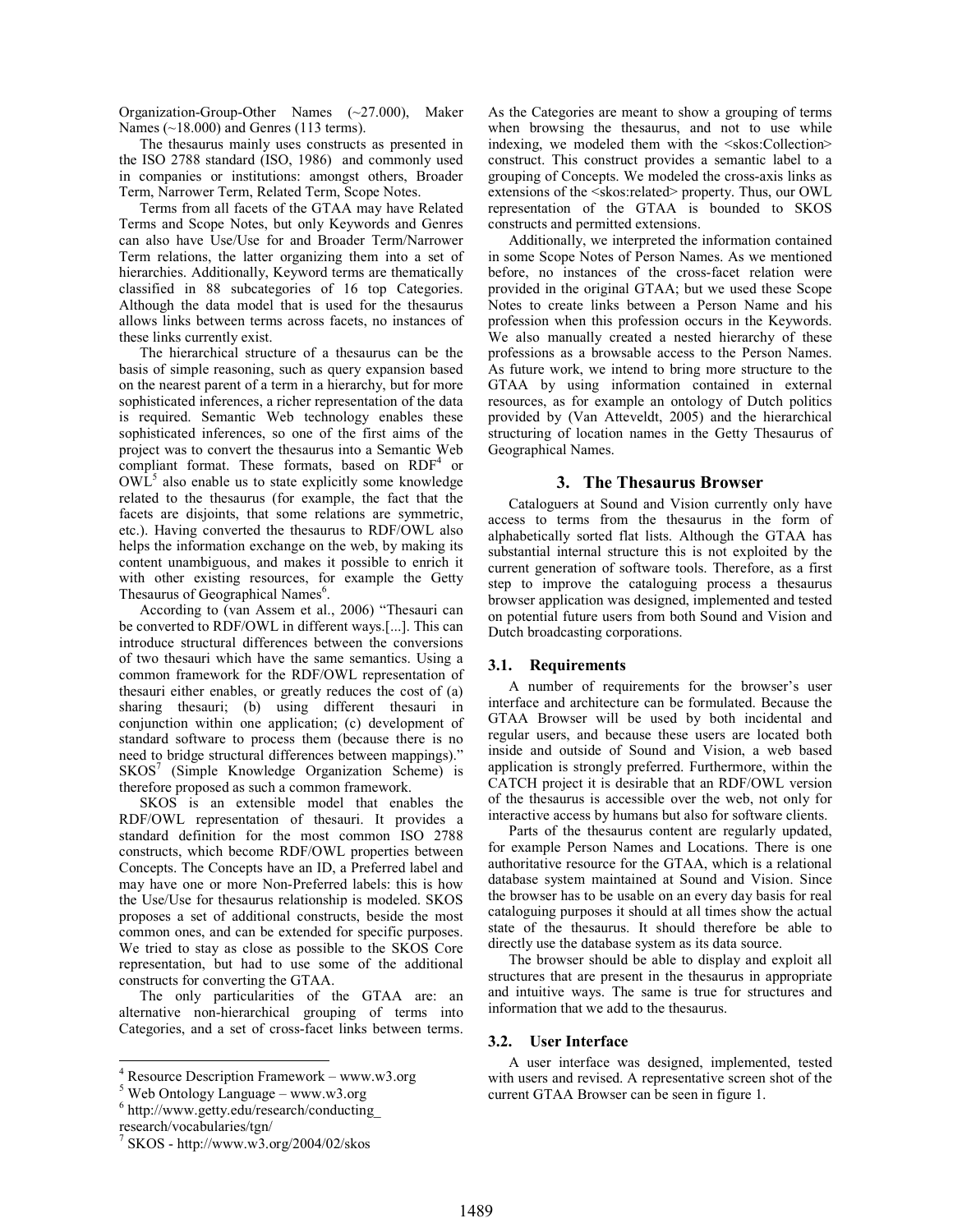

Figure 1: GTAA Browser user interface

Since the GTAA's facets are disjoint each facet's terms can be accessed on a different tabbed pane. Most thesaurus facets currently have little structure. In these cases their terms are presented as scrollable alphabetic lists. When the number of terms in a facet gives rise to this, terms on a tab are presented per start character.

The Keyword facet is the one with most structure. All keyword terms are classified in Categories. This Category hierarchy is displayed on the left side of the Keyword tab (labeled "Rubrieken"). Clicking on a Category displays its terms in the scrollable list in the middle (labeled "Termen in Rubrieken").

Clicking on a term link, in any of the panels on a tab, results in selecting this term. The panel on the right (labeled "Term") shows all available information about the selected term, including Non-Preferred terms, Related Terms and Scope Notes. The bottom right panel (labeled "Boom", for "tree") shows the selected term situated in its Broader/Narrower Term hierarchy. All categories that a selected term belongs to are highlighted in the Category hierarchy on the left.

First user tests showed that the average number of terms per (sub)category is too large to allow efficient selection of an appropriate term in the middle term list. Therefore we decided to use the fact that most terms are in more than one category in the following way: instead of one, more categories can be selected by clicking on them. Selected categories are shown in the top part of the "Rubrieken" panel. For all categories, the category hierarchy shows (in parenthesis) the number of terms in that category that are also in all of the selected categories. When this number is zero for a category, the category is

not displayed anymore. The middle panel shows the cross section of the terms from the selected categories. When more than one category is selected, the remaining number of terms is usually small enough to allow quick human selection of terms. For example, selecting the categories 'military affairs' and 'traffic on land' leaves just 8 terms related to military land vehicles. This 'faceted' navigation allows users to gradually narrow down the number of terms to display based on a multi-thematic classification.

The top of each tab in the GTAA Browser shows a search panel that is shared between all facet tabs. It allows users to search for terms starting with characters entered in a text box. The user can select a term from the result list and set it to be the active term in its facet. To expand the set of text values that lead to proper thesaurus terms two additions to the search functionality were made. First, we used an existing spelling suggestion tool (GSpell<sup>8</sup>) to find thesaurus Keyword terms that can be considered spelling variations of the text entered by the user. The best suggestions are added to the search result list. Second, we generated a list of synonyms for thesaurus Keyword terms on basis of external resources. We used information provided by the online Van Dale reference dictionary<sup>9</sup> and another dictionary called Muiswerk Woordenboek<sup>10</sup> to connect thesaurus terms with their synonyms (by automatic processing and manual checking of the result). Sor far, we could associate about 1700 Keywords with one or more synonyms.

The structures that we added to the thesaurus are used in the GTAA Browser's user interface. For example, the

-

<sup>8</sup> http://lexsrv3.nlm.nih.gov/SPECIALIST/Projects/ Summary/gSpell.html

<sup>9</sup> http://www.vandale.nl/opzoeken/woordenboek/

<sup>&</sup>lt;sup>10</sup> http://www.muiswerk.nl/WRDNBOEK/INHOUD.HTM